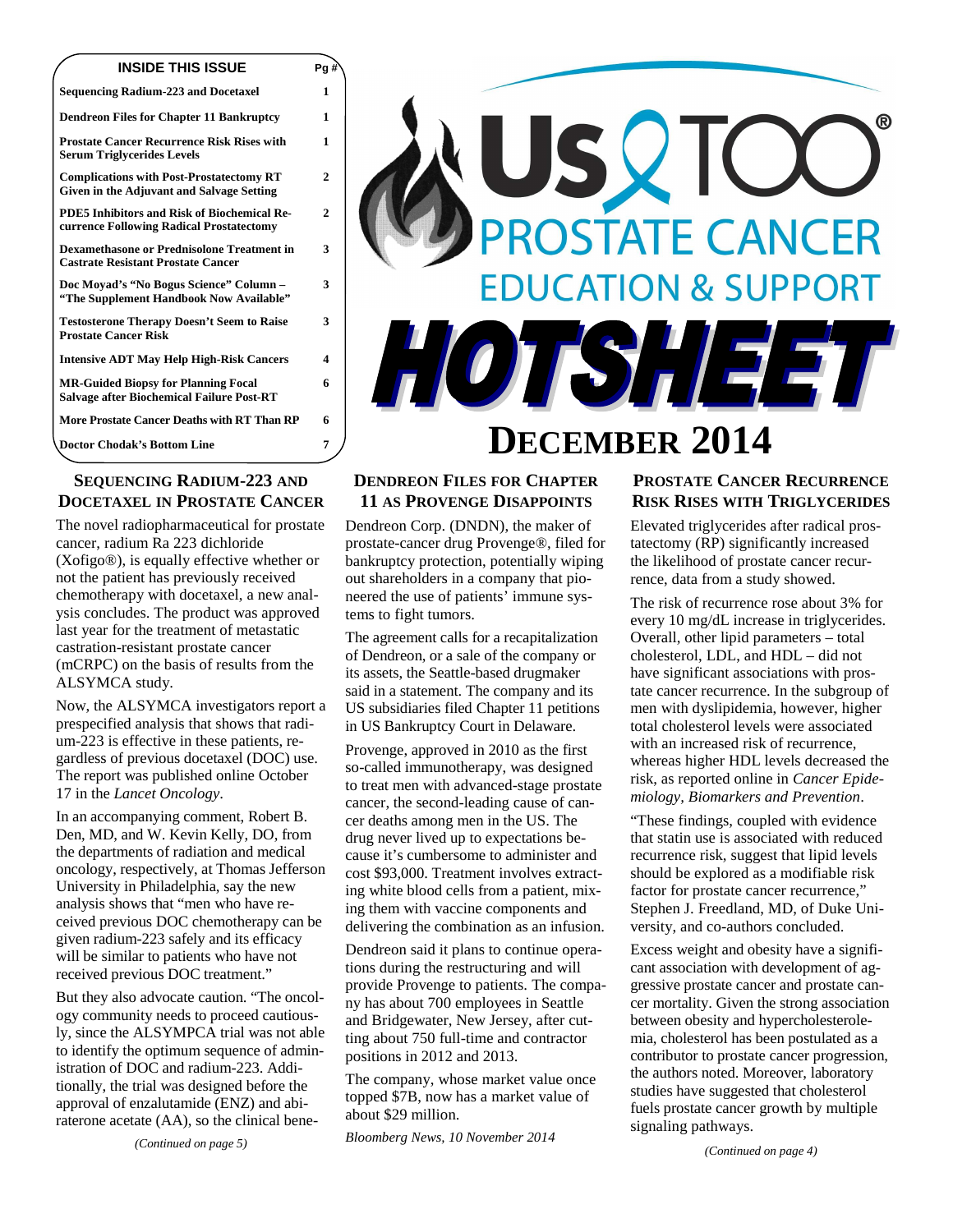

ITEMS CONTAINED IN US TOO PUBLICATIONS ARE OBTAINED FROM VARIOUS NEWS SOURCES AND EDITED FOR INCLUSION. WHERE AVAILABLE, A POINT-OF-CONTACT IS PROVIDED. REFERENCES TO PERSONS, COMPANIES, PRODUCTS OR SERVICES ARE PROVIDED FOR INFORMATION ONLY AND ARE NOT ENDORSE-MENTS. READERS SHOULD CONDUCT THEIR OWN RE-SEARCH INTO ANY PERSON, COMPANY, PRODUCT OR SERVICE, AND CONSULT WITH THEIR LOVED ONES AND PERSONAL PHYSICIAN BEFORE DECIDING ON ANY COURSE OF ACTION.

THE INFORMATION AND OPINIONS EXPRESSED IN THIS PUBLICATION ARE NOT RECOMMENDATIONS FOR ANY MEDICAL TREATMENT, PRODUCT SERVICE OR COURSE OF ACTION BY US TOO INTERNATIONAL, INC., ITS OFFICERS AND DIRECTORS, OR THE EDITORS OF THIS PUBLICATION. FOR MEDICAL, LEGAL OR OTHER ADVICE, PLEASE CONSULT PROFESSIONAL(S) OF YOUR CHOICE.

*HOTSHEET* EDITORIAL TEAM:

JONATHAN MCDERMED, PHARMD TOM KIRK JACKIE KONIECZKA CHUCK STRAND

US TOO INTERNATIONAL STAFF:

TOM KIRK, PRESIDENT AND CEO JACKIE KONIECZKA, OFFICE MANAGER TERRI GIBBONS LIKOWSKI, CHAPTER SERVICES MANAGER, PHONE +1 (877) 978-7866 (TOLL-FREE) JOHN LUPTON, DIRECTOR OF DEVELOPMENT CHUCK STRAND, DIRECTOR OF MARKETING AND **COMMUNICATIONS** 

US TOO BOARD OF DIRECTORS:

#### *EXECUTIVE COMMITTEE/OFFICERS*

JIM RIEDER, CHAIRMAN JEFF MILLS, VICE CHAIRMAN TODD AHRENS, TREASURER BILL SEIDEL, SECRETARY

#### *DIRECTORS*

FRED ALLEN TOM CVIKOTA JERRY DEANS JIM HAMMACK, DDS JERRY HARDY KEITH HOFFMAN DAVID LUBAROFF, PHD JIM NADDEO DEXTER C. RUMSEY III TOM KIRK, PRESIDENT AND CEO

US TOO INTERNATIONAL, INC. IS INCORPORATED IN THE STATE OF ILLINOIS AND RECOGNIZED AS A 501(C)(3) NOT-FOR-PROFIT CHARITABLE **CORPORATION** 

#### **DONATIONS/GIFTS TO US TOO ARE TAX DEDUCTIBLE**

2720 S. RIVER RD., STE. 112, DES PLAINES, IL 60018 PHONE: (630) 795-1002 / FAX: (630) 795-1602

**WEBSITE: WWW.USTOO.ORG** COPYRIGHT 2014, US TOO INTERNATIONAL, INC.

# **LONG-TERM COMPLICATIONS IN MEN WHO HAVE EARLY OR LATE RADIOTHERAPY AFTER RADICAL PROSTATECTOMY**

Sowerby RJ, Gani J, Yim H, et al

**Can Urol Assoc J 8:253–258, 2014** 

**Introduction:** Choosing adjuvant radiotherapy (RT) or salvage RT after radical prostatectomy (RP) for locally advanced prostate cancer is controversial. Performing RT early after RP may increase the risk of urinary complications compared to RT performed later. We evaluated the urinary complication rates of men treated with RP followed by early or late RT.

**Methods:** Using a retrospective chart review, we compared rates of urinary incontinence (UI), bladder neck contracture (BNC), or urethral stricture in men with prostate cancer treated with early RT (<6 months after RP) or late RT ( $\geq 6$ months after RP), three years after RT.

**Results:** In total, 652 patients (between 2000 and 2007) underwent early RT (162, 24.8%) or late RT (490, 75.2%) after RP. The mean time to early RT was 3.6 months (range: 1-5 months) and to late RT was 30.1 months (range: 6-171 months). At three years post-RT, UI rates were similar in the early RT and the late RT groups (24.5% vs. 23.3%, respectively,  $p = 0.79$ ). Prior to RT, 27/652 (4%) patients had a BNC and 11/652 (1.7%) had a urethral stricture, of which only one BNC persisted at three years post-RT. After RT, 17/652 (2.6%) BNC and 4/652 (0.6%) urethral stricture developed; of these, six BNC and two urethral strictures persisted at three years.

**Conclusion:** Rates of UI, BNC, and urethral stricture were similar with early and late RT at three years post-RT. These findings suggest that the timing of RT after RP does not alter the incidences of these urinary complications and can aid in the decision-making process regarding adjuvant RT versus salvage RT.

# **USE OF PDE5 INHIBITORS MAY ADVERSELY IMPACT BIOCHEMICAL RECURRENCE FOLLOWING RADICAL PROSTATECTOMY**

Michl U, Molfenter F, Graefen M, et al

#### **J Urol 4 September 2014; Epub**

**Purpose:** Experimental evidence suggests that phosphodiesterase type 5 inhibitors (PDE5i) may suppress tumor growth, postpone metastasis, and prolong survival, but clinical data are lacking. We studied the effect of PDE5i on biochemical recurrence (BCR) after RP for prostate cancer.

**Materials and Methods:** The study comprised of 4,752 consecutive men with localized prostate cancer treated by bilateral nerve-sparing RP between January 2000 and December 2010. Of these, 1,110 (23.4%) men received PDE5i (PDE5i group) post-RP while 3,642 (76.6%) did not (non-PDE5i group). The risk of BCR was compared between the PDE5i and non-PDE5i groups. Cox multivariate proportional hazard models and confidence intervals were used to estimate the hazard ratio of BCR associated with PDE5i use. Propensity score-matched analysis was performed.

**Results:** Median follow-up was 60.3 months (IQR 36.7 - 84.5). Five-year BCR-free survival estimates in the PDE5i versus non-PDE5i patients were 84.7% (95% CI: 82.1% - 87.0%) and 89.2% (95% CI: 88.1 - 90.3%) (p=0.0006), respectively. Multivariate regression analysis showed that PDE5i use was an independent risk factor for BCR (HR: 1.38, CI: 1.11 - 1.70; p=0.0035). This was also true after propensity score matching.

**Conclusions:** Contrary to experimental data, use of PDE5i post-RP may adversely impact BCR following RP. Further studies are needed to validate our results.

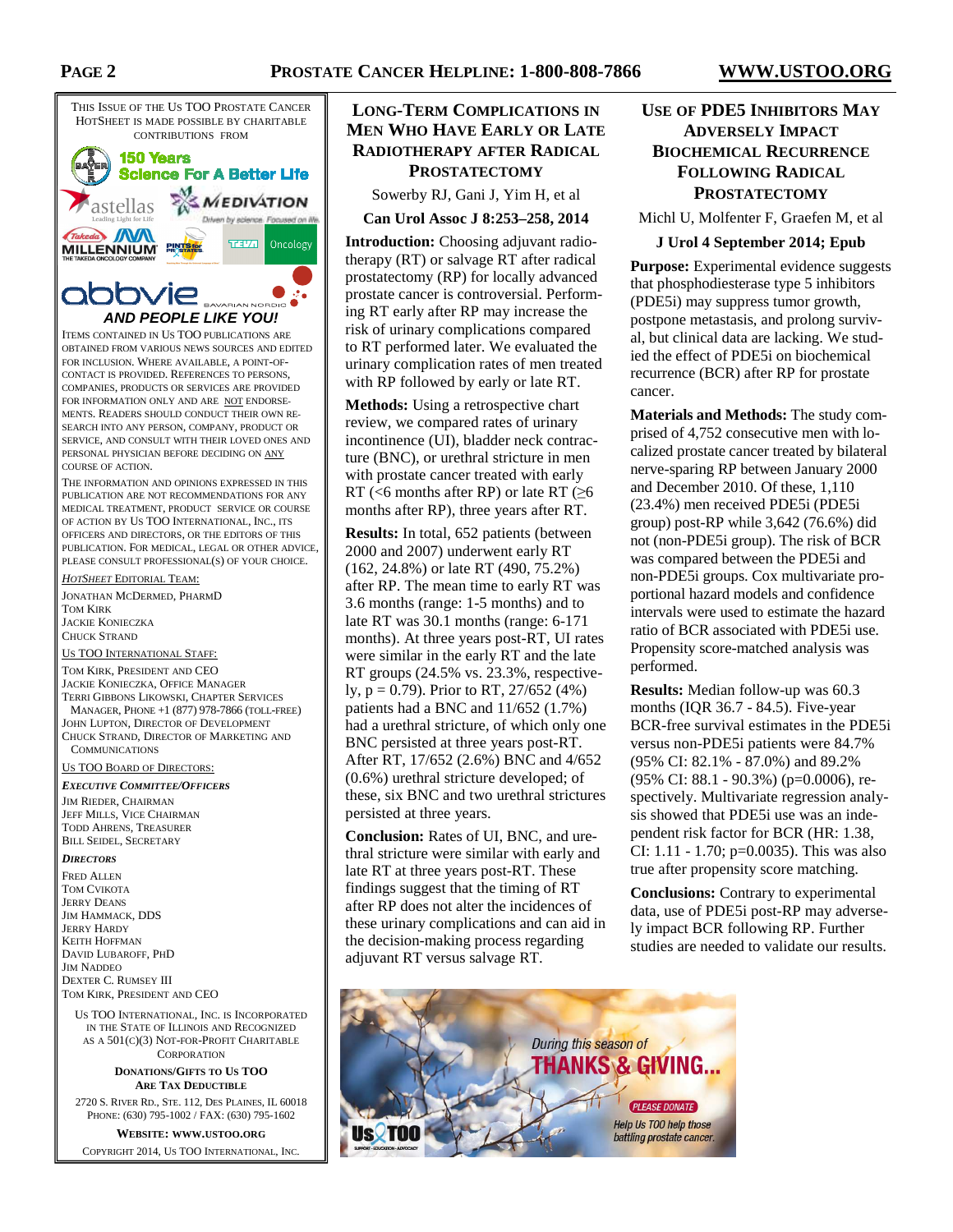## **DEXAMETHASONE MAY BEAT PREDNISOLONE IN CASTRATION RESISTANT PROSTATE CANCER**

Daily dexamethasone (DEX) may be more effective than daily prednisolone (PRD) against castration-resistant prostate cancer (CRPC), as measured by PSA, according to a new phase 2 trial. The researchers say their study, published online on October 16 in *European Urology*, is the only completed randomized comparison of different corticosteroids in CRPC.

On intent-to-treat analysis, serum PSA responses were seen in 16 of 39 patients in the DEX arm, compared with just eight of 36 in the PRD arm (41% vs. 22%, p=0.08), according to Dr. Ramachandran Venkitaraman of Ipswich Hospital NHS and University Campus Suffolk in the UK and colleagues.

The results were slightly more pronounced in an analysis of men with at least two on-treatment PSA measurements at least one week apart, in whom the response rates were 47% (16 of 34) for DEX and 24% (eight of 33) for PRD (p=0.05). The report also highlighted that seven of 19 men (36%) who crossed over to DEX after PSA progression on PRD achieved a PSA response to DEX.

"Taken together with previous data on PRD and DEX in CRPC, our study challenges current clinical practice," researchers write. "In the absence of more definitive trials, DEX should be used in preference to PRD." They also suggest that, "Given that abiraterone, docetaxel, and cabazitaxel are approved for use in CRPC in combination with PRD, future studies should explore the use of DEX in combination with these agents."

The primary study group consisted of 75 patients (median age 67), with 39 randomized to receive oral DEX 0.5 mg daily and 36 randomized to receive oral PRD 5 mg twice daily. (Initially, a third arm of seven patients had received intermittent DEX, but recruitment to this arm was stopped after none of the patients achieved a PSA response.)

The median time to PSA progression was 9.7 months for men in the DEX arm versus 5.1 months in the PRD arm. Of the 36 patients on PRD, 23 crossed over to DEX

*(Continued on page 8)* 

# **DOC MOYAD'S WHAT WORKS & WHAT IS WORTHLESS COLUMN, ALSO KNOWN AS "NO BOGUS SCIENCE" COLUMN**

**"The Supplement Handbook" is the best book on supplements ever written! Okay I am a little biased here but I do believe you should pick up a copy ASAP!"**  Mark A. Moyad, MD, MPH, Univ. of Michigan Medical Center, Dept. of Urology

#### **Bottom Line:**

After working three years on it along with a full-time editor, the book ("The Supplement Handbook" from Rodale publishing – the same folks that do Men's Health Magazine, Prevention etc.) is finally out now and available on Amazon, Barnes & Noble, iTunes, blah, blah, blah. It is about 500 pages with over 100 medical conditions including a section on prostate cancer and it answers all your other questions. Man, is this a shameless plug right before the holidays or what?!

————————————————

I apologize but I have waited 30 years to find a book on every possible medical condition that could tell me what dietary supplements work and which ones are worthless. I am talking about supplements for prostate caner, prostatitis, BPH, erectile dysfunction, hot flashes, bone health, weight loss… I have been writing for prostate newsletters for 15+ years as a volunteer and I have never been so shameless when plugging a book but I think you will love this one. This is all I really have to say this month! The book gives you all the lifestyle, diet, supplements and even drug tips on a variety of things. It will explain what you should look for when trying to figure out quality control issues

and there is even a chapter on how to analyze medical studies. From bone health to cancer to irritable bowel syndrome to osteoarthritis to depression to anxiety to celiac disease to whatever… it is all in there.

In addition, keep in mind that it is the holidays which not only means you can buy a copy for yourself but also for a friend and you will feel good knowing that you are supporting the Moyad Beer Fund. ALSO, AND PROBABLY MORE IMPORTANTLY, THE HOLIDAYS ARE THE TIME TO DONATE TO US TOO! This group is everywhere and always looking out for prostate cancer patients from advocacy to the latest information on clinical trials, and the information is free. However, they cannot continue to be so outstanding without continuous financial help from their readers! Please send them a donation this holiday season for whatever amount! This would also make my day!

Reference:

1. Moyad M. Sitting in his home office crossing his fingers that our football team just makes a bowl game this holiday season!

## **TESTOSTERONE THERAPY DOESN'T SEEM TO RAISE CANCER RISK IN MEN**

The risk of developing cancer, including prostate cancer, is not elevated in men who receive long-term testosterone therapy, according to a new registry study.

"Some uncertainly remains about the safety of testosterone regarding prostate health," lead author Dr. Michael L. Eisenberg from Stanford University School of Medicine in Stanford, California, told Reuters Health. "The current report demonstrated that with extensive followup there did not appear to be any increased risk of prostate cancer for men on testosterone."

Several longitudinal studies have found no association between baseline testosterone levels and prostate carcinogenesis. And an earlier meta-analysis of 19 placebo-controlled trials failed to show a higher risk of prostate cancer in men on testosterone therapy. But a short follow-up of these trials may have limited their ability to detect a long-term risk, Dr. Eisenberg and colleagues write in *BJU International*, online October 20.

The researchers linked 247 men treated with testosterone therapy over the past 20 years (and 211 untreated controls) with the Texas Cancer Registry to examine the association between cancer incidence (prostate and others) and testosterone therapy. Overall, 47 men developed cancer, including 8.1% of men on testos-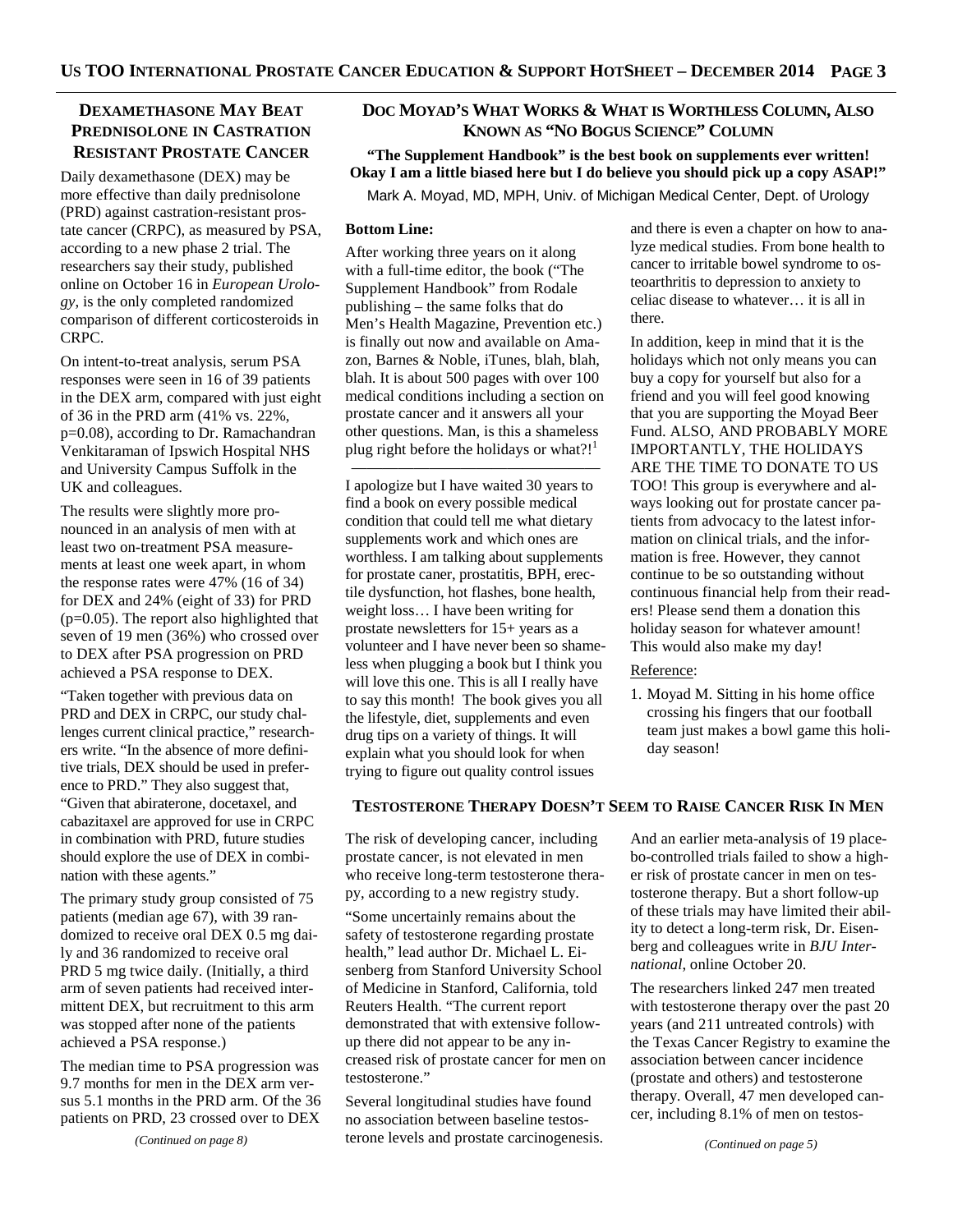## **INTENSIVE ANDROGEN DEPRIVATION MAY HELP IN HIGH-RISK PROSTATE CANCER**

Intensive neoadjuvant androgen deprivation therapy (ADT) prior to radical prostatectomy (RP) appears to reduce the tumor burden in men with localized highrisk prostate cancers (PCAs), according to a new phase 2 trial.

"Approximately 20 percent of newly diagnosed PCA patients have localized but high-risk disease; the cure rates for these men are suboptimal," said Dr. Mary-Ellen Taplin of Harvard Medical School in Boston, MA.

"My colleagues and I believe that limited but intense systemic therapy before or after surgery may increase the cure rate, but a large randomized, phase 3 trial is needed to prove a benefit," she said.

Dr. Taplin and colleagues randomly assigned 58 men to 12 weeks of treatment with luteinizing hormone-releasing hormone agonist (LHRHa; leuprolide acetate) alone or with abiraterone acetate (AA). After a prostate biopsy, all men received 12 additional weeks of LHRHa plus AA followed by RP.

The levels of intraprostatic androgens from 12-week prostate biopsies were significantly lower with LHRHa plus AA compared with LHRHa alone, the researchers report in the *Journal of Clinical Oncology*, online October 13th. "A subset of patients in our trial had dramatic shrinkage of tumor and the remainder had modest responses," Dr. Taplin noted.

"Laboratory analyses are underway to help us understand the mechanisms of response and resistance in these tumors," she added. "The laboratory analyses from this trial will help strategize combinations of drugs and treatment duration and provide the groundwork for development of larger trials in this area."

In a linked editorial, Dr. Eric J. Small of the University of California, San Francisco, cautions that "It is important to note that this study was not designed to test the clinical benefit of this approach, nor was it powered to detect differences in clinical or pathologic outcomes."

Still, he concluded that the paper is "an important contribution" toward answering the many questions related to targeting of the androgen receptors.

*Reuters Health, 29 October 2014* 

## **TRIGLYCERIDES AND RISK OF RECURRENCE** *(Continued from page 1)*

"Although epidemiologic evidence does not support an association between serum cholesterol levels and risk of total prostate cancer, there is a suggestion that elevated cholesterol may be associated with increased risk of aggressive disease, although not all studies have reported this finding," said Freedland and co-authors.

The pervasiveness of overweight, obesity, and elevated cholesterol in Western societies has provided a rationale for studies to clarify cholesterol's association with prostate cancer. To address the issue, Freedland and colleagues queried the Shared Equal Access Regional Cancer Hospital (SEARCH) database to identify prostate cancer patients who had no history of statin use prior to RP during 1999 through 2013.

The search initially identified 2,542 men who underwent RP at six Veterans Affairs hospitals in California, North Carolina, and Georgia. Investigators excluded 1,135 men who had a history of statin use prior to surgery, 482 who did not have preoperative lipid values, and 83 others because of missing data, leaving 843 men for inclusion in the analysis.

For purposes of the study, the authors chose cutoff values for normal versus abnormal lipid parameters consistent with the National Cholesterol Education Program Adult Treatment Panel: 200 mg/dL for total cholesterol, 130 mg/dL for LDL, 40 mg/dL for HDL, and 150 mg/dL for triglycerides. Each patient was classified as having normal or abnormal values for each lipid parameter, meaning that a patient might have normal levels of one parameter but abnormal values for others.

The data showed that 325 men had abnormal cholesterol levels prior to RP. These men were more likely to begin statin treatment after surgery as compared with men who had normal preoperative cholesterol levels  $(P \le 0.001)$ . Otherwise, men with normal or abnormal preoperative lipid values did not differ significantly.

During a median follow-up of 74.4 months, 293 men had biochemical recurrence (BCR) of prostate cancer. Kaplan-Meier plots showed no significant association between total cholesterol and the risk of BCR ( $P=0.334$ ), a finding that was confirmed by multivariable analyses (P ≥0.4). Analyses of HDL and LDL yielded

similar results for those two lipid parameters. Elevated triglyceride levels were associated with a 35% increase in the hazard for BCR (HR 1.35, 95% CI 1.05- 1.74). Given the association of hypertriglyceridemia and diabetes, investigators repeated the analyses after excluding men with diabetes, and a stronger association emerged for elevated triglycerides and BCR (HR 1.46, 95% CI 1.10-1.93).

Freedland and colleagues performed more detailed analyses of the relationship of BCR to total cholesterol, LDL, and HDL. Preliminary findings suggested an association among men who had abnormal lipid values at baseline. Repeating the analyses only in patients who had abnormal baseline lipid values, the investigators found significant associations with total cholesterol and HDL.

The risk of BCR increased by 9% (CI 1.01-1.17) with each 10 mg/dL increase in total cholesterol above 200 mg/dL. The risk of recurrence declined by 39% (CI 0.41-0.91) for every 10 mg/dL rise in HDL. The authors found no significant interactions between abnormal lipid values and postoperative statin use.

"Although the association between obesity and increased risk of prostate cancer recurrence is likely to be multifactorial, these findings suggest that dyslipidemia may be one of the mechanisms underlying this association," the authors said of their study.

*MedPage Today, 10 October 2014* 

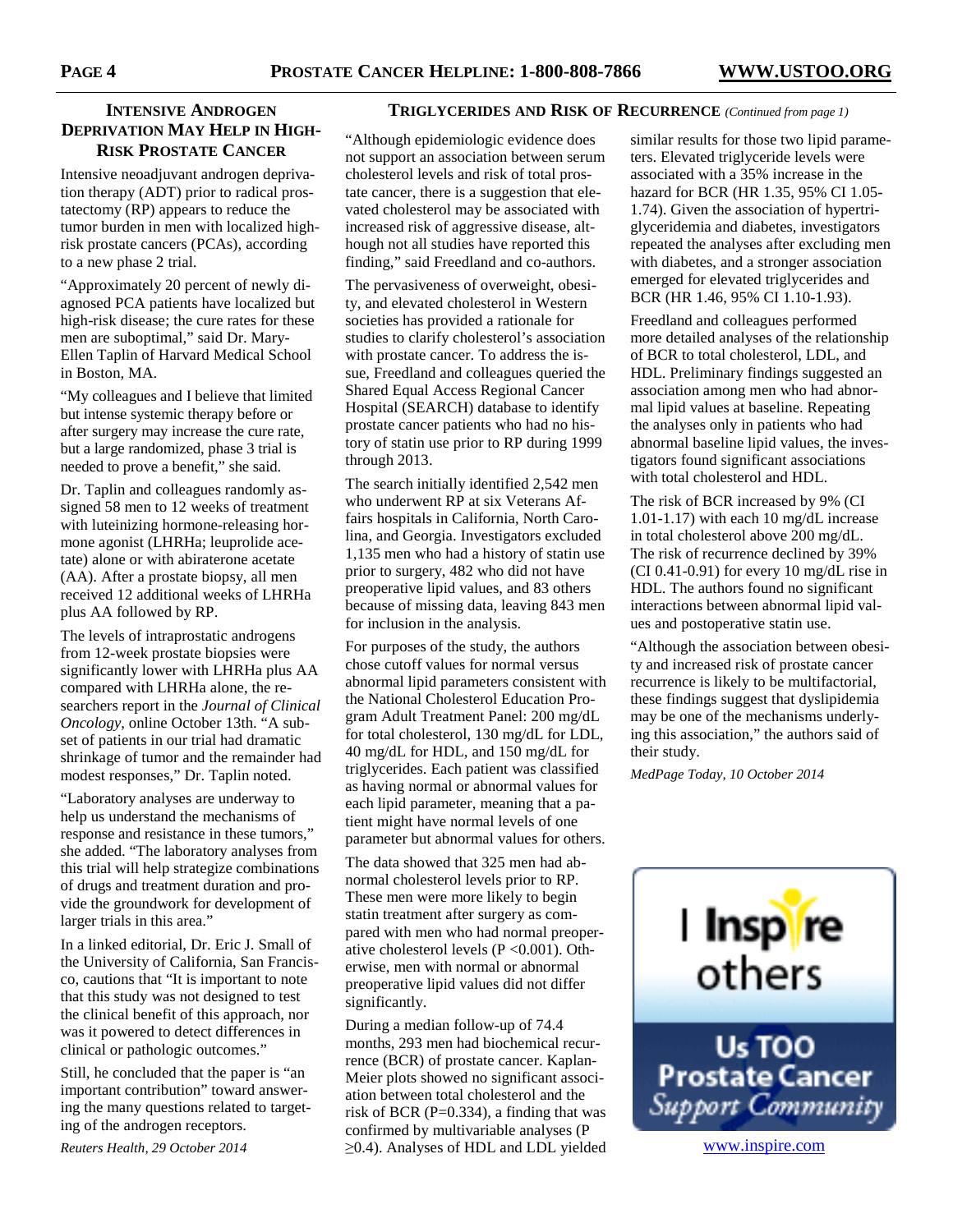## **SEQUENCING RADIUM-223 AND DOCETAXEL** *(Continued from page 1)*

fit of concomitant or sequential use of radium-223 with these drugs is unknown. Perhaps most intriguing would be the opportunity to integrate immunotherapy."

Dr. Kelly indicated that the design of the ALSYMCA study was insightful because analyzing clinical outcomes on the basis of previous DOC use was not done in a post hoc manner, but was prespecified. "They were mindful of the significance of DOC for these patients," he said.

"Until recently, DOC was the only option available for men with mCRPC. That is why the data suggesting clinical benefits with or without previous DOC is welcome news," he said. However, there are now two other therapeutic options that can be used instead of chemotherapy in mCRPC – AA (Zytiga®), approved for first-line use in December 2012, and ENZ (Xtandi®), approved for first-line use in September. At present, it is unclear where radium-223 fits in with the use of these two therapies, although there are clinical trials underway to address this.

The subset analysis of the phase 3 AL-SYMPCA study was reported by Peter Hoskin, MD, from the Mount Vernon Cancer Centre in Northwood, Middlesex, UK, and colleagues. Median overall survival with radium-223 was 14.4 months for men who received previous DOC and 16.1 months for men who did not. Correspondingly, median time to first symptomatic skeletal event was 13.5 months and 17.0 months, respectively, for the two groups. Compared with placebo, hazard ratios for the two groups of men were 0.70 and 0.69, respectively, and both were statistically significant.

Dr. Hoskin and colleagues also report that men who had prior DOC treatment had a higher incidence of hematologic toxicities of any grade, and 62% of men previously treated with DOC had grade 3/4 adverse events, compared with 54% without DOC. Men who had previously been treated with DOC had a higher incidence of grade 3/4 thrombocytopenia with radium-223 than with placebo (9% vs. 3%), whereas the incidence was similar between treatment groups among men with no previous DOC use (3% vs. 1%).

The incidences of grade 3/4 anemia and neutropenia were similar with radium-

223 and placebo within both DOC subgroups, and non-hematologic toxicities were similar in the two groups.

In their discussion, Dr. Hoskin and colleagues state: "Extensive use of previous DOC (e.g., more than 6 cycles) might contribute to adverse effects with radium-223; however, this possibility cannot be investigated, since cumulative DOC dosing data were not collected in this trial."

"This is an important point when sequencing two drugs," said Dr. Kelly. The optimum sequence for administering both drugs was not answered by this study, according to Dr. Kelly. "In current clinical practice, knowing the optimum sequence would be important to optimize the clinical benefit and limit the toxicities from therapies," he said.

"In the comment, a question was raised as to how radium-223 can be integrated into immunotherapy. Radium-223 is an ideal agent to combine with immunotherapy, and might induce an immunologic response similar to the abscopal effect," Dr. Kelly said. "An abscopal effect is a phenomenon where local radiotherapy can induce systemic immunologic response and cause tumor regression at distal sites," he explained.

However, this speculation needs to be backed-up with data from clinical studies. Currently, novel immunotherapies such as ipilimumab (Yervoy®) have not shown clinical benefit to date in mCRPC. A recent study with local radiotherapy with or without ipilimumab after DOC did not meet the primary end point of overall survival for men with mCRPC.

Is combination therapy better than sequencing two agents? Dr. Kelly indicated that combining DOC plus other agents has failed in many clinical studies. But clinicians are still hopeful other combinations will fare better.

Dr. Hoskin and colleagues report that a phase 1/2 trial is ongoing to determine whether DOC and radium-223 are effective for men with mCRPC and bone metastases. In addition, the ERA 223 trial is enrolling men with mCRPC with bone metastases to determine if radium-223 and AA will be more effective than AA and placebo.

*Medscape Medical News, 24 October 2014* 

#### **TESTOSTERONE THERAPY**

*(Continued from page 3)* 

terone therapy and 12.8% of men not on testosterone therapy  $(p=0.1)$ , the team found.

These rates were higher than expected for the general Texas population, and the excess risk seemed to be explained entirely by a threefold higher-than-expected number of prostate cancer cases. Neither the overall cancer incidence (hazard ratio, 1.0) nor the prostate cancer risk (HR, 1.2) differed significantly by treatment group. And there was no significant difference in the prostate biopsy rates between men who did and did not take testosterone (25.9% vs. 31.8%, p=0.17).

What did seem to contribute to prostate cancer risk, though, was the baseline PSA level. Men below the median 1.1 ng/mL had no altered risk of prostate cancer regardless of testosterone therapy, whereas men above the median had a prostate cancer risk 3.51 times higher, also regardless of testosterone therapy.

"I think providers should be mindful of the fact that prostate cancer risk varies with PSA level," Dr. Eisenberg said. "But our data did not demonstrate that testosterone changed that risk, just that a higher PSA makes it more likely for a man to be diagnosed (whether or not he's on testosterone)."

"As we continue to evaluate the risks of and benefits of testosterone supplementation therapy, it's important to have a balanced view not only of the harms but also of the lack of harms caused by these treatments," he concluded.

*Reuters Health, 30 October 2014* 



Reaching Men Through the Universal Language of Beer."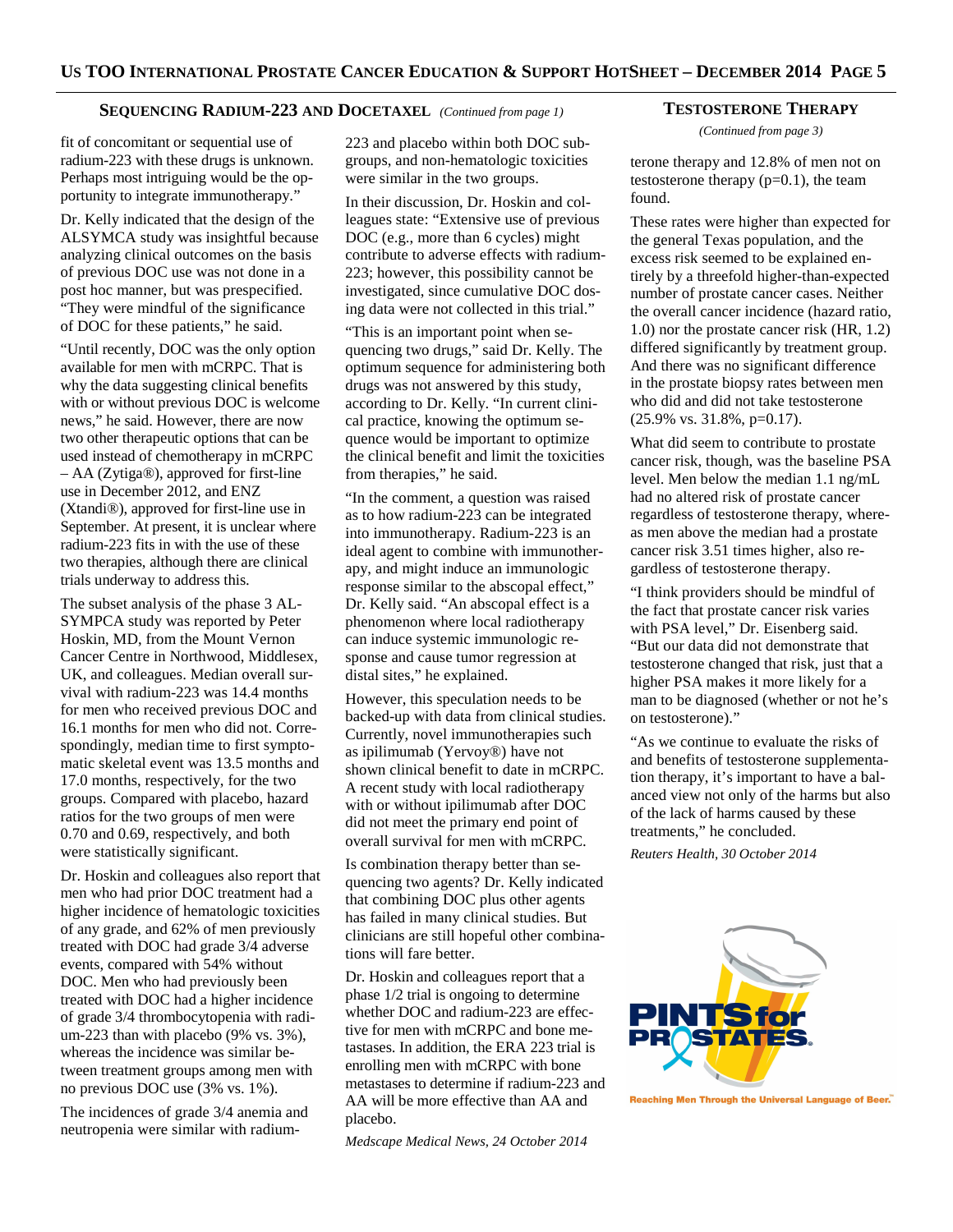# **MR-GUIDED PROSTATE BIOPSY FOR PLANNING OF FOCAL SALVAGE FOR BIOCHEMICAL FAILURE AFTER RADIATION**

Ménard C, Iupati D, Publicover J, et al

#### **Radiology 8 September 2014; Epub**

**Purpose:** To determine if the integration of diagnostic magnetic resonance (MR) imaging and MR-guided biopsy would improve target delineation for focal salvage therapy in men with prostate cancer.

**Materials and Methods:** Between September 2008 and March 2011, 30 men with biochemical failure after radiation therapy for prostate cancer provided written informed consent and were enrolled in a prospective clinical trial approved by the institutional research ethics board. An integrated diagnostic MR imaging and interventional biopsy procedure was performed with a 1.5-T MR imager by using a prototype table and stereotactic transperineal template. Multiparametric MR imaging (T2-weighted, dynamic contrast material-enhanced, and diffusion-weighted sequences) was followed by targeted biopsy of suspicious regions and systematic sextant sampling. Biopsy needle locations were imaged and registered to diagnostic images. Two observers blinded to clinical data and the results of prior imaging studies delineated tumor boundaries. Area under the receiver operating characteristic curve (Az) was calculated based on generalized linear models by using biopsy as the reference standard to distinguish benign from malignant lesions.

**Results:** Twenty-eight patients were analyzed. Most patients  $(n = 22)$  had local recurrence, with 82% (18 of 22) having unifocal disease. When multiparametric volumes from two observers were combined, it increased the apparent overall tumor volume by 30%; however, volumes remained small (mean, 2.9 mL; range, 0.5-8.3 mL). Tumor target boundaries differed between T2-weighted, dynamic contrast-enhanced, and diffusionweighted sequences (mean Dice coefficient, 0.13-0.35). Diagnostic accuracy in the identification of tumors improved with a multiparametric approach versus a strictly T2-weighted or dynamic contrastenhanced approach through an improvement in sensitivity (observer 1, 0.65 vs.

*(Continued on page 8)* 

## **MORE PROSTATE CANCER DEATHS WITH RADIATION THAN SURGERY**

External beam radiation therapy (EBRT) is associated with higher prostate cancerspecific mortality (PCSM) than is radical prostatectomy (RP), even at similar treatment-based predicted progression-free probabilities, new research shows.

"Patients with a biochemical recurrence (BCR) after EBRT have a higher risk of prostate cancer mortality compared with patients with a BCR after surgery," study co-author Dr. Jay P. Ciezki from the Cleveland Clinic in Ohio stated.

But he cautioned that the survival differences between the two treatment groups were small so it should not enter into the decision-making algorithm at this point.

"We believe that the focus should be on how to manage BCR. Pre-existing data suggest that BCR alone is not a reason to treat; rather that symptoms or evidence on an image (CT, MRI, bone scan, etc.) are more appropriate reasons to initiate treatment. Our study does not change this dictum," he said.

Co-author Chandana Reddy, a biostatistician at the Cleveland Clinic, added in an email, "This study shows that BCR outcomes are not a proxy for prostate cancer-specific mortality. It may not be appropriate to make comparisons among treatment modalities using BCR."

The authors studied more than 13,800 men who underwent RP (n=8,308), EBRT (n=2,839), or brachytherapy  $(n=2,656)$  over about 18 years at two academic medical centers in the U.S. The findings were published online October 5 in *European Urology*. The team calculated the five-year progression-free probability (5Y-PFP) for each patient based on the treatment received, using a treatmentspecific nomogram to predict BCR.

Men treated with EBRT had higher 10 year PCSM compared with those having RP, across the range of nomogrampredicted risks of BCR. Ten-year PCSM rates with RT vs. RP were 3% vs. 0.9% when 5Y-PFP was >75%; 6.8% vs. 5.9% when 5Y-PFP was 51-75%; 12.2% vs. 10.6% when 5Y-PFP was 26-50%; and 26.6% vs. 21.2% when 5Y-PFP was 25% or lower.

After adjusting for nomogram-predicted 5Y-PFP, EBRT was linked with significantly increased PCSM compared with

RP (hazard ratio,  $1.5$ ;  $p=0.006$ ). The authors found no significant difference in PCSM between patients treated with brachytherapy and RP, but they say patient-selection factors and lack of statistical power limited their analysis.

"This difference in risk of prostate cancer mortality may be attributed to: 1) differences in the definition of BCR, allowing for earlier detection of BCR in surgery patients; 2) earlier implementation of salvage therapy after a BCR in the surgery population; 3) the ability to deliver a more effective salvage therapy for surgery patients (i.e. EBRT); 4) radiation doses delivered by EBRT, which may be less effective in ablating cancer within the prostate," Dr. Ciezki said.

Reddy explained, "The ways BCR is defined after surgery vs. radiation are very different. Because the surgery definition is based on a PSA value (0.4 ng/mL), BCR after surgery can be detected much sooner than BCR after radiation, which is based on a pattern of PSA values." This study suggests that the BCR definition used for patients treated with EBRT may need to be modified in order to better predict the risk of prostate cancer mortality after BCR.

Dr. Frank Chinegwundoh, a urological surgeon at Barts Health National Health Service Trust in London, questioned the study's value. "What the man in the street wants to know is which treatment – surgery, EBRT, and brachytherapy – will enable him to live longer," he stated. "This study does not answer that. It is not comparing things in a randomized controlled clinical trial. Also, the patients having external RT are older, less fit, with worse disease."

Reddy countered that such a trial will never be done. "Many attempts have been made, but none has been successful due to patients' unwillingness to be randomized to such very different treatments," she said. "In the absence of randomized trials, data from large registries is the best information we have to examine outcomes after prostate cancer treatment. This study did take into account differences in disease severity among the treatment groups."

*Reuters Health, 30 October 2014*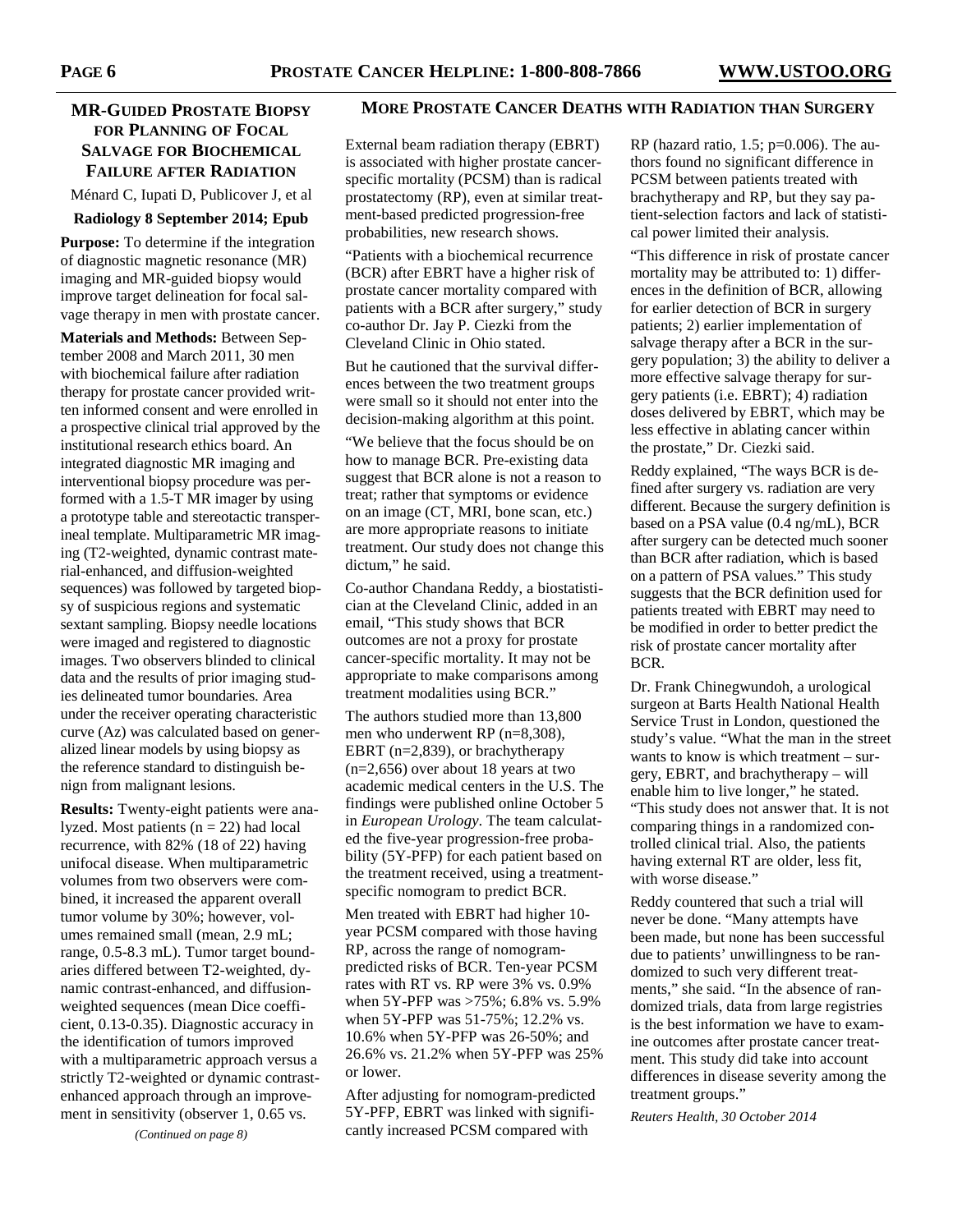## **DOCTOR CHODAK'S BOTTOM LINE** *(Ref Key: article #, page #, column #)*

Gerald Chodak, MD, Author, *Winning the Battle Against Prostate Cancer*, Second Edition http://www.prostatevideos.com/

**a1p1c1** Men with mCRPC now have four treatment options prior to docetaxel (DOC) chemotherapy: abiraterone acetate (AA), enzalutamide (ENZ), Provenge®, and radium-223. The optimal sequencing order has yet to be determined; however, the recent randomized trial of androgen deprivation therapy (ADT) vs. ADT plus DOC may complicate this sequencing challenge because it could result in most men with metastatic disease receiving chemotherapy before having an opportunity to receive the other newer therapies. Studies with ENZ and AA have shown that both improve survival regardless of giving them before or after DOC. Now the study by Hoskin et al also shows a similar effect for radium-223. The only downside, however, is the higher morbidity when radium-223 was given after chemotherapy. More work is still needed to figure out the best sequencing strategy because the ADT + DOC study was undertaken before AA and ENZ were available. That means more work is needed to determine if men still are better off getting the DOC when ADT is begun rather than waiting until all the other options have been tried first.

**The Bottom Line:** Radium-223 is effective in men before or after DOC, but it is better tolerated in men who have not yet received chemotherapy.

**a4p2c2** Many men use PDE5 inhibitors after radical prostatectomy (RP) to improve sexual function. Few have questioned if there could be any negative effect on cancer recurrence. In fact, some have suggested that it might improve outcome. Now Michl et al provide some interesting data. They conducted a retrospective analysis of men to determine the odds of a biochemical recurrence (BCR) after taking one of these drugs. Surprisingly, men were more likely to get recurrent disease if they took one of these drugs after RP. No explanation is given to help understand the mechanism for this effect. Also, the study design does not permit a definitive conclusion. It did not provide information on the duration of therapy, whether it was consistent across all PDE5 inhibitor drugs, or whether the dosage mattered. Therefore, the findings are not definitive. However, they do raise a red flag that necessitates doing a properly controlled study sooner rather than later.

**The Bottom Line:** Further studies are needed to determine if PDE5 inhibitors increase the risk of a BCR after RP.

**a5p2c3** One of the concerns about radiation therapy (RT) after RP is the risk of complications such as incontinence, bladder neck contracture, or urethral stricture. That is one reason some clinicians choose not to use it early despite a randomized study showing a small benefit. The study by Sowerby et al provides some interesting data about the incidence of side effects with early or late RT. Their findings show no significant difference in any of these side effects. As is often the case, limitations in the study make the results uncertain. For example, they did not provide data about the method of RT or the dose administered, which are likely to have varied considerably. Another issue is determining what measurements were used to define the side effects. Did men complete validated surveys to assess incontinence? Also, what proportion received ADT and did it impact the results? Lastly, the study did not measure impotence or bowel side effects.

**The Bottom Line:** More information is needed to know if men who receive early RT after RP are at increased risk of complications compared to delayed RT.

**a6p3c1** Is there an optimal steroid that should be used in men with CRPC? Venkitaraman, et al addressed that question in a small, phase II trial. They compared prednisolone (PRD) to dexamethasone (DEX) and found better results with the latter drug. However, one limitation is that they based their assessment only on PSA, not objective parameters. As often stated here, PSA is still not accepted as a valid end point for studies of men with advanced disease. Also, the study is small and it is unclear what other treatments the men in each group received both before and after entering this study. Although the authors conclude that DEX should be the preferred drug of choice based on their study that is not a valid conclusion. Changing practice requires well-done studies that clearly prove an alternative treatment is better and this study does not do that.

**The Bottom Line:** For now, PRD is a reasonable drug to use in men with

CRPC; however, further studies using DXM are worth doing.

**a8p3c2** On billboards, radio, and TV, men are being bombarded with advertisements for testosterone therapy (TT). The FDA is now looking into whether some of the marketing has gone beyond the approval given for this treatment. Among the concerns is the possibility that it might increase a man's risk of developing prostate cancer. A small retrospective study by Eisenberg et al provides some comfort about this risk. They found no difference in incidence of prostate cancer among a group of men taking TT as compared to a control group not getting the drug. Unfortunately, this study raises several questions. Some of the problems are (1) whether both groups had similar patterns of PSA testing, (2) whether a PSA was managed similarly meaning what PSA warranted a biopsy, (3) how similar were the groups in terms of having high-risk patients with a greater likelihood for the disease, and (4) how the groups compared in terms of biopsy methods (i.e. did they have MRI-guided biopsies or how many needle cores were obtained). Without a prospective study, the long-term risk of TT cannot truly be determined.

**The Bottom Line:** The long-term risk of TT causing prostate cancer still needs further investigation.

**a9p4c1** Could high-risk patients benefit from ADT prior to RP? Taplin and coworkers addressed that question by comparing ADT alone to ADT plus AA in men scheduled for RP. The patients all received treatment for 12 weeks, had a prostate biopsy and then received another 12 weeks of treatment. They found some patients had a dramatic decrease in tumor size. Dr. Small correctly pointed out that this treatment was not designed to demonstrate a clinical benefit so it remains unclear whether this treatment has value. However, this question has partly been addressed previously. Six randomized studies were conducted to assess the value of pre-surgical ADT and all of them were negative. Whether adding AA to ADT will change those results remains unclear but only a carefully controlled prospective study can make that determination.

*(Continued on page 8)*